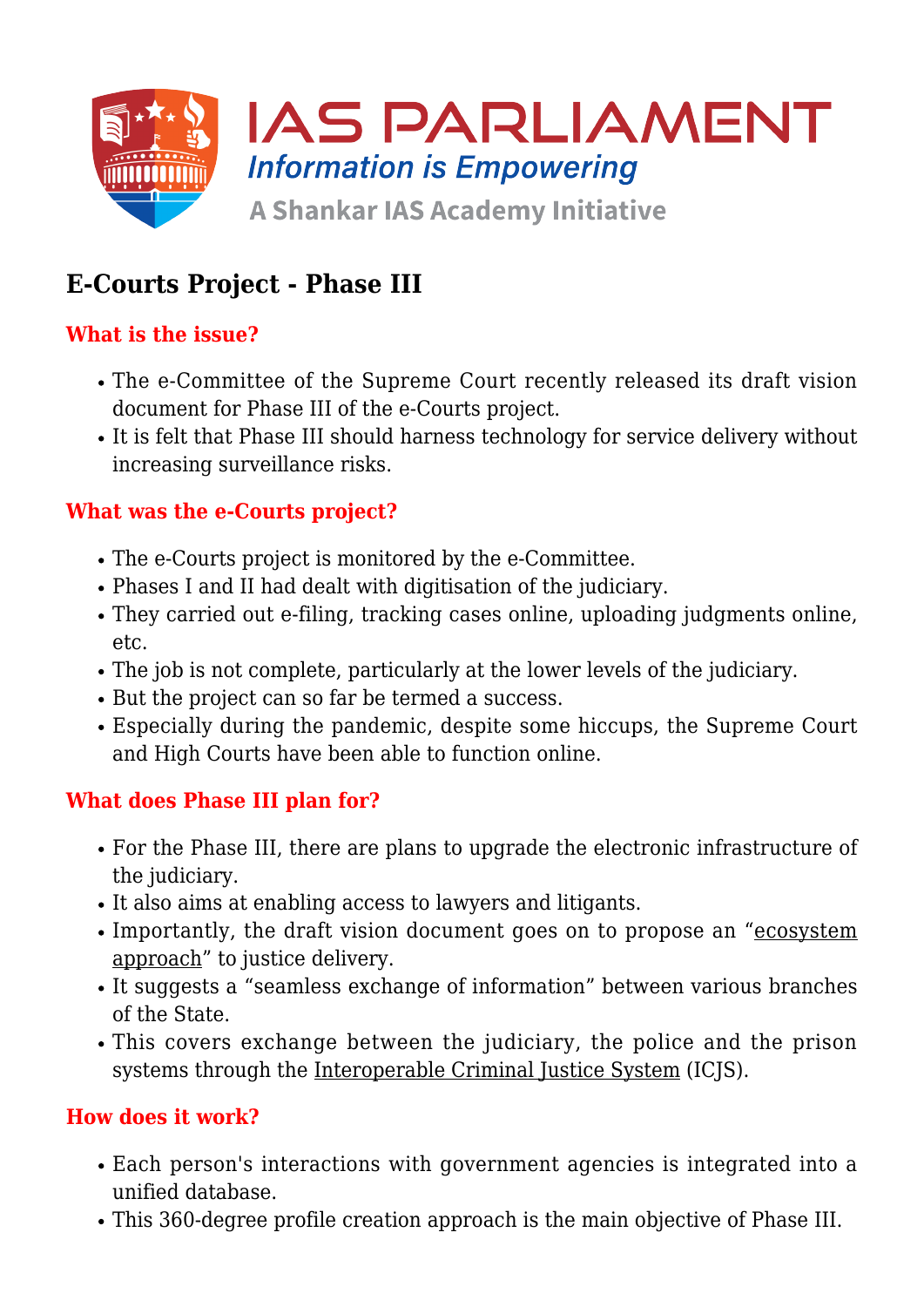- While social media platforms and technology companies use this for targeted advertising, the government uses it for targeted surveillance.
- Once any government department moves online, their pen-and-paper registers will become excel sheets, shareable with a single click.
- Localised data will become centralised one.
- The data collected, shared and collated will be housed within the Home Ministry under the ICJS.

### **What are the key concerns with this?**

- Data can be useful when it provides anonymous, aggregated, and statistical information about issues, without identifying the individuals.
- But when combined with extensive data sharing and storage, data collection becomes a cause for concern.
- The ICJS may thus exacerbate the existing class and caste inequalities that characterise the police and prison system.
- This is because the exercise of data creation happens at local police stations.
- Police stations have historically contributed to the criminalisation of some communities.
- This had been possible through colonial-era laws such as the Criminal Tribes Act of 1871.
- They have labeled such communities as "habitual offenders".
- Also, no clear explanation has been offered for why the Home Ministry needs access to some court data that may have absolutely no relation to criminal law.
- This is of particular concern as the process serves no purpose other than profiling and surveillance.

## **What should Phase III ensure?**

- The objectives of the e-courts project were to streamline judicial processes, reduce pendency, and help the litigants.
- But technology should operate within the constitutional framework of the fundamental rights and not lead to exclusion, inequity and surveillance.
- For this, the e-Courts must move towards localisation of data, instead of centralisation.
- The ecosystem approach should be reconsidered.
- The e-Committee must prevent the "seamless exchange" of data between the branches of the state that ought to remain separate.
- The Supreme Court must take care not to violate the privacy standards that it set in Puttaswamy v. Union of India (2017), particularly when India does not yet have a data protection regime.